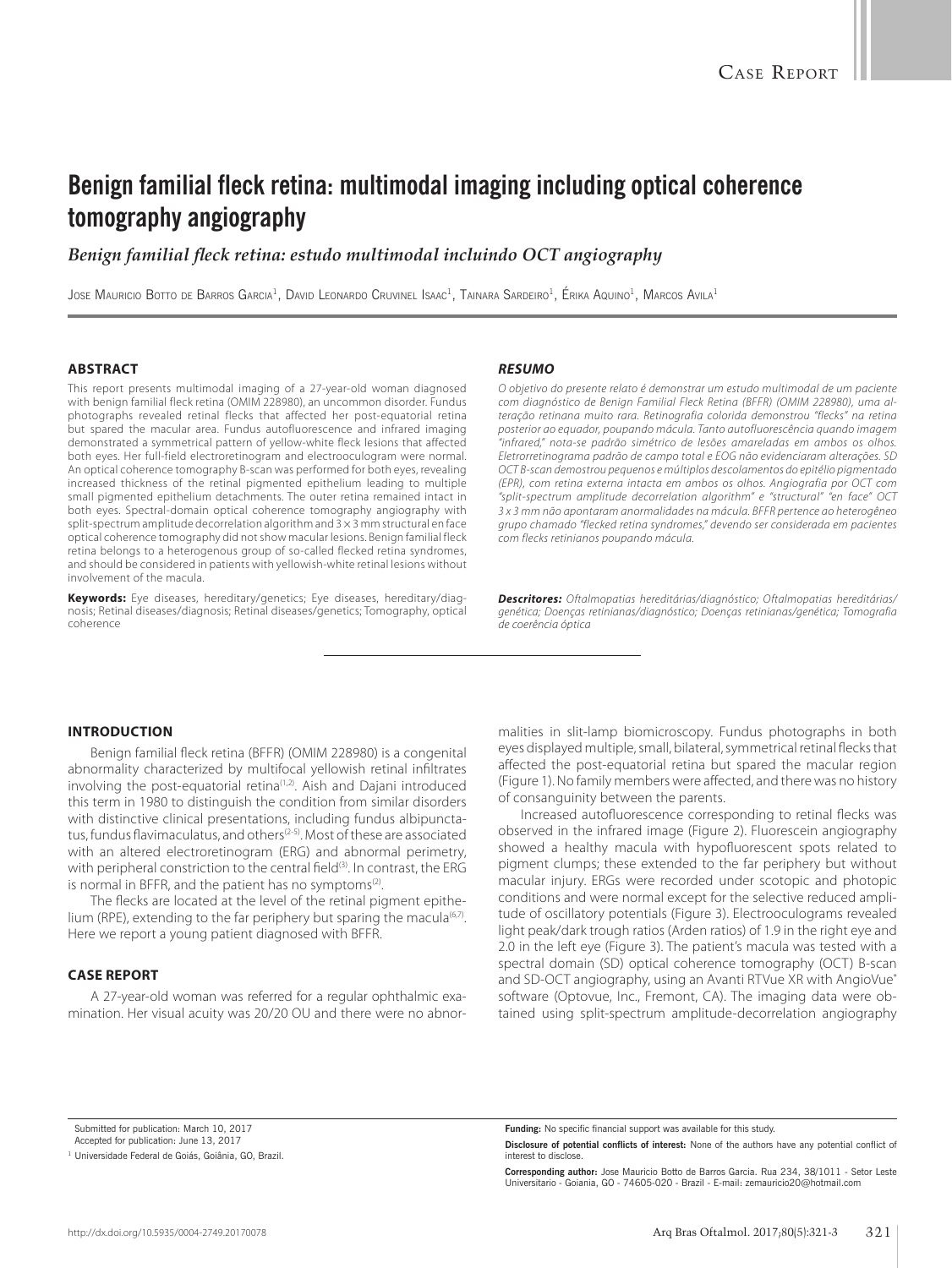

Figure 1. A and B) Fundus photographs showing numerous yellowish flecks that affected the post-equatorial retina but spared the macula.



**Figure 2.** A) Fundus autofluorescence demonstrating a symmetrical pattern of yellow-white fleck lesions that affected both fundi. B) Infrared imaging showing the same configuration.

software. The testing demonstrated a normal foveal structure with increased thickness of the RPE in both eyes. The  $3 \times 3$  mm SD-OCT angiography showed no macular injury from the outer retina to the choriocapillaris slab in both eyes. Projection artifacts were removed using a default proprietary algorithm (Figure 4). At a follow-up examination 18 months later, the patient continued to have no ocular symptoms.

## **DISCUSSION**

The patients' phenotype resembled that of BFFR described by Aish and Dajani in 1980<sup>(1)</sup>, an extremely uncommon condition<sup>(2)</sup>. Since the original description of a family with benign fleck retina, only three sporadic cases have been reported<sup>(2,7)</sup>.

Some authors have postulates that flecks do not only represent a typical ophthalmic characteristic but may also correspond, in some